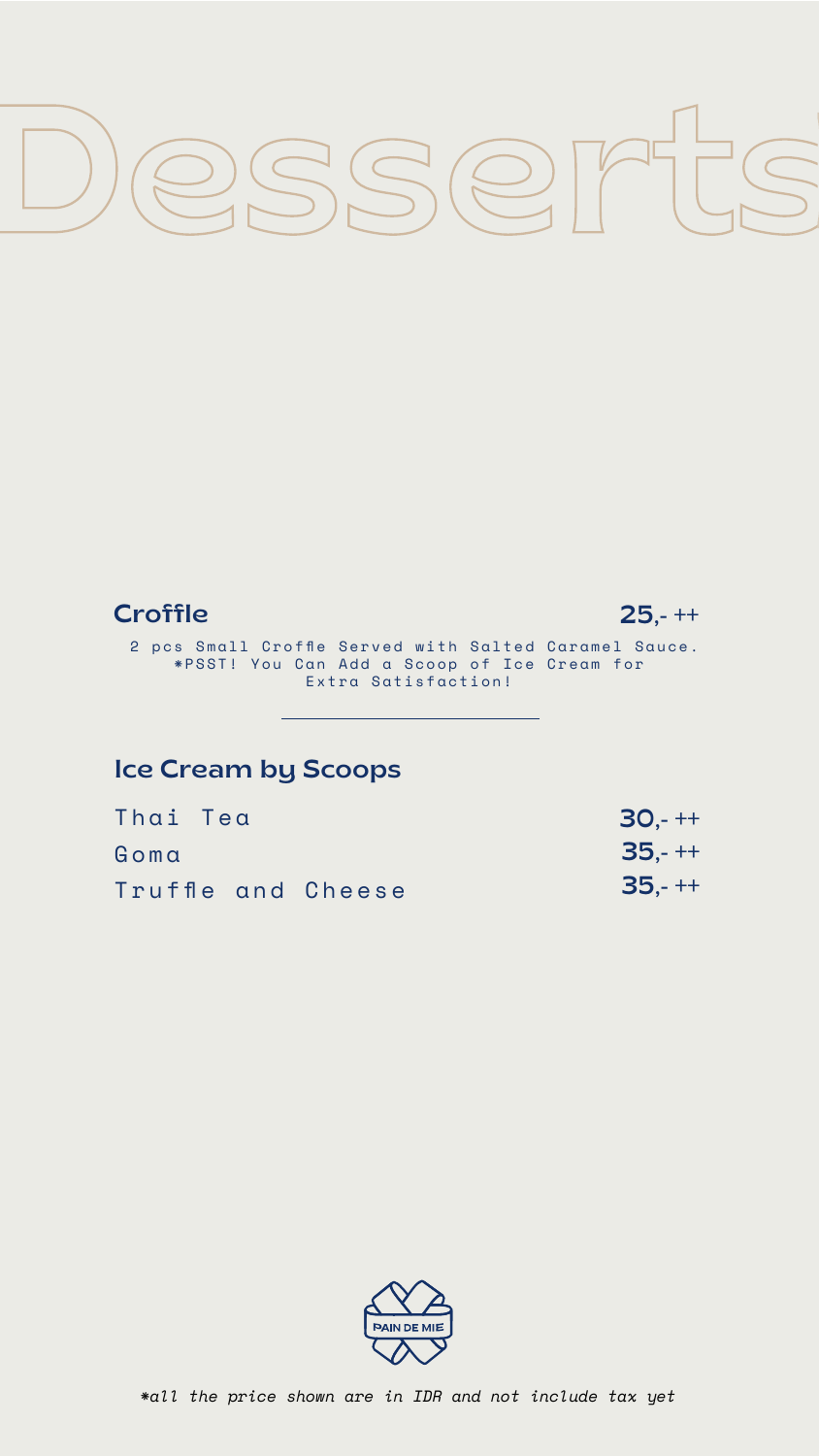#### *\*all the price shown are in IDR and not include tax yet*



| Hot / Ice Tea              | $25 - + +$ |
|----------------------------|------------|
| Ice Lemon Tea              | $35,-++$   |
| <b>Ice Lychee Tea</b>      | $35,-++$   |
| Ice Peach Tea              | $35,-++$   |
| Coca-Cola / Coca-Cola Zero | $35,-++$   |
| <b>Sprite</b>              | $35,-++$   |
| <b>Aqua Reflections</b>    | $35 - + +$ |

| <b>Lemon Squash</b>                                                                                | $38,-++$   |
|----------------------------------------------------------------------------------------------------|------------|
| <b>Fresh Juice</b><br>Watermelon, Melon, Strawberry                                                | $40 + +$   |
| <b>Twinings Tea (Hot / Ice)</b><br>Jasmine, English Breakfast,<br>Chamomile, Earl Grey, Green Tea. | $32 - + +$ |
| <b>Espresso</b>                                                                                    | $30 - + +$ |
| <b>Cafe Americano</b>                                                                              | $30 - + +$ |
| <b>Cappuccino (Hot / Ice)</b>                                                                      | $35,-++$   |
| <b>Cafe Latte</b>                                                                                  | $35,-++$   |
| <b>Affogato</b>                                                                                    | $50 - + +$ |